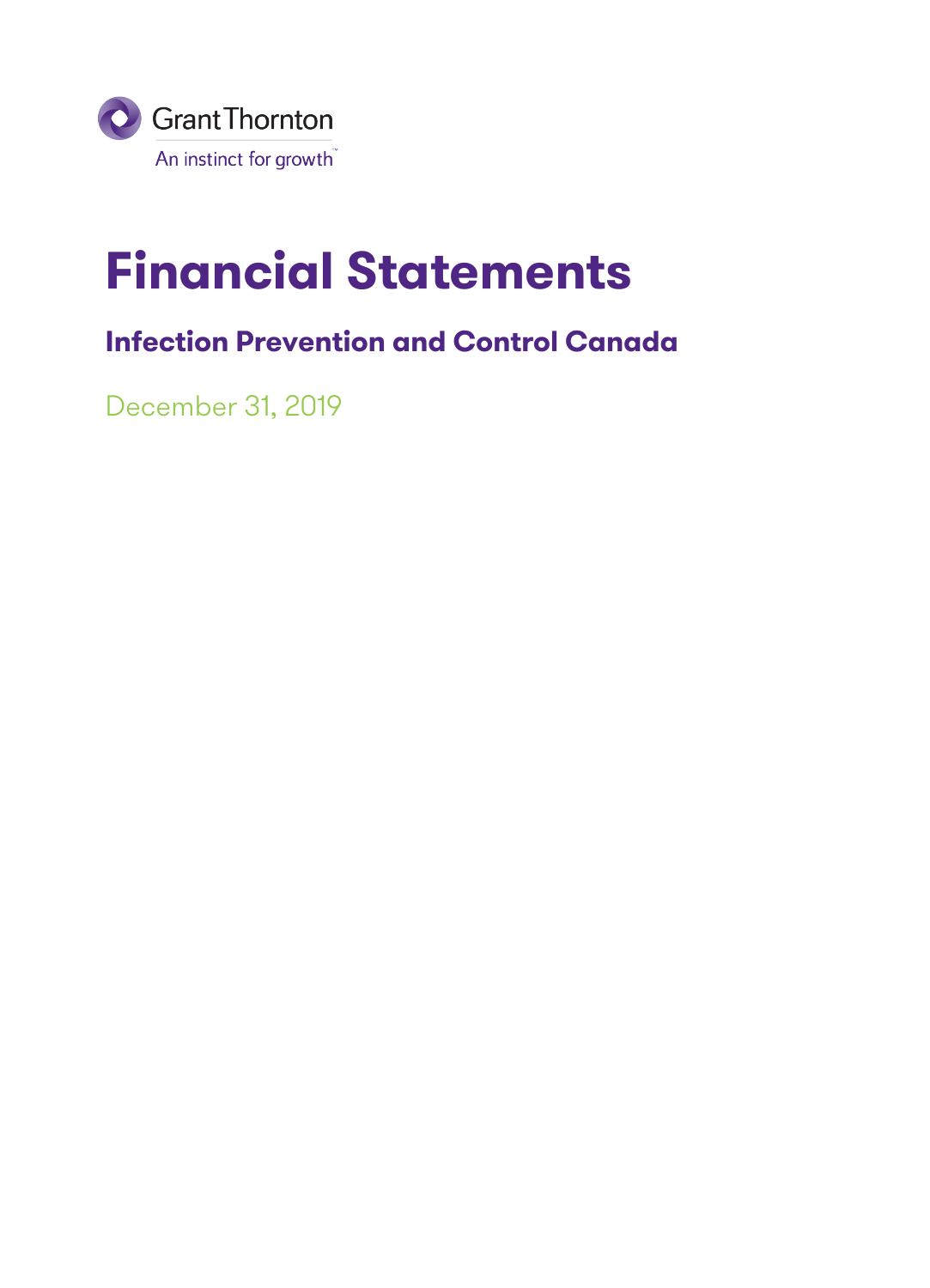# **Contents**

| Independent Auditor's Report           | $1 - 2$ |
|----------------------------------------|---------|
| <b>Statement of Operations</b>         | 3       |
| Statement of Changes in Net Assets     | 4       |
| <b>Statement of Financial Position</b> | 5       |
| <b>Statement of Cash Flows</b>         | 6       |
| Notes to the Financial Statements      | 7 - 9   |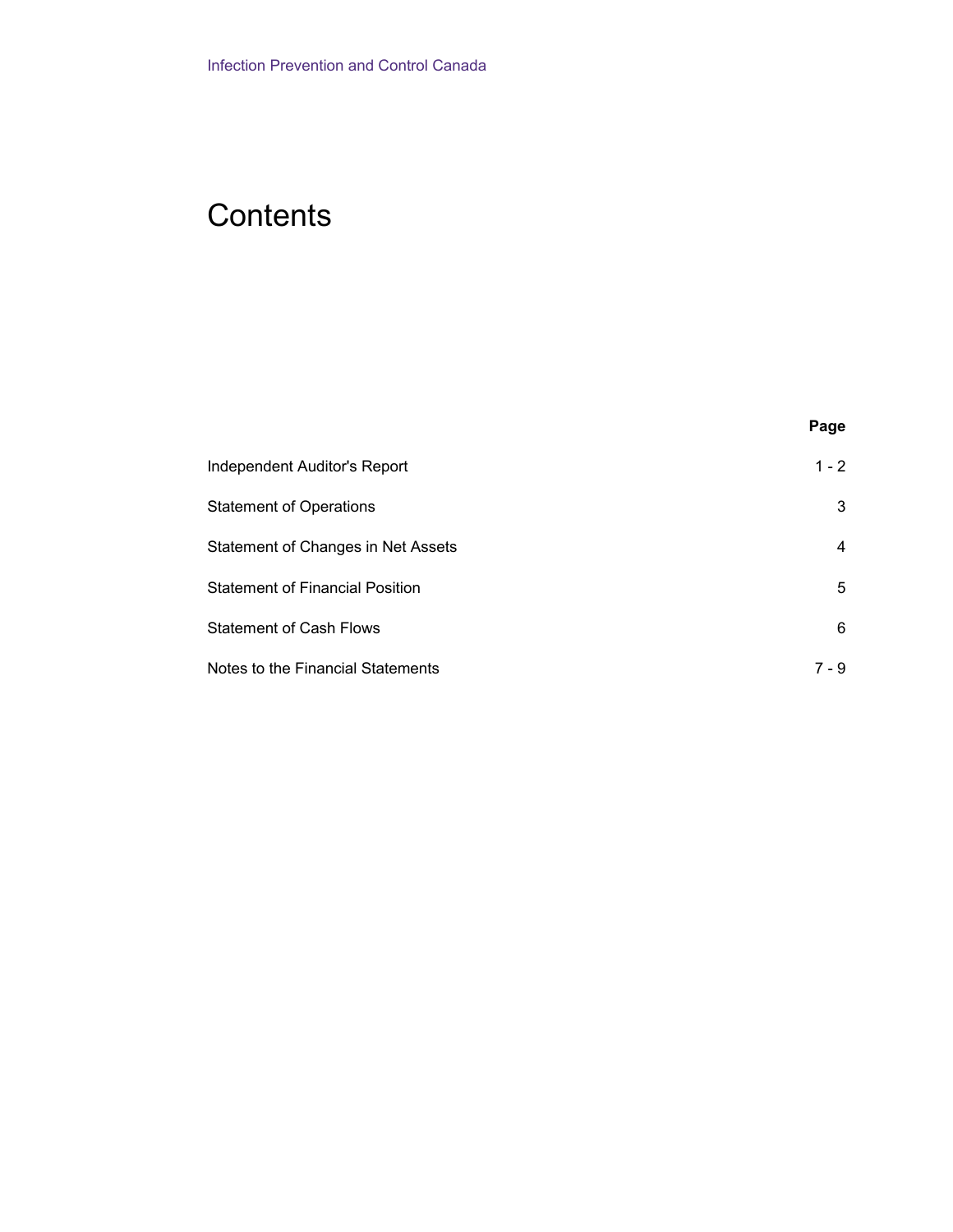

# Independent Auditor's Report

**Grant Thornton LLP** 94 Commerce Drive Winnipeg, MB R3P 0Z3

T +1 204 944 0100 F +1 204 957 5442 www.GrantThornton.ca

To the Members of Infection Prevention and Control Canada

#### **Opinion**

We have audited the financial statements of Infection Prevention and Control Canada, which comprise the statement of financial position as at December 31, 2019, and the statements of operations, changes in net assets, and cash flows for the year then ended, and notes to the financial statements, including a summary of significant accounting policies.

In our opinion, the accompanying financial statements present fairly, in all material respects, the financial position of the organization as at December 31, 2019, and its results of operations and its cash flows for the year then ended in accordance with Canadian accounting standards for not-forprofit organizations.

#### **Basis for opinion**

We conducted our audit in accordance with Canadian generally accepted auditing standards. Our responsibilities under those standards are further described in the Auditor's Responsibilities for the Audit of the Financial Statements section of our report. We are independent of the organization in accordance with the ethical requirements that are relevant to our audit of the financial statements in Canada, and we have fulfilled our other ethical responsibilities in accordance with these requirements. We believe that the audit evidence we have obtained is sufficient and appropriate to provide a basis for our opinion.

#### **Responsibilities of management and those charged with governance for the financial statements**

Management is responsible for the preparation and fair presentation of the financial statements in accordance with Canadian accounting standards for not-for-profit organizations, and for such internal control as management determines is necessary to enable the preparation of financial statements that are free from material misstatement, whether due to fraud or error.

In preparing the financial statements, management is responsible for assessing the organization's ability to continue as a going concern, disclosing, as applicable, matters related to going concern and using the going concern basis of accounting unless management either intends to liquidate the organization or to cease operations, or has no realistic alternative but to do so.

Those charged with governance are responsible for overseeing the organization's financial reporting process.

> Audit | Tax | Advisory © Grant Thornton LLP. A Canadian Member of Grant Thornton International Ltd 1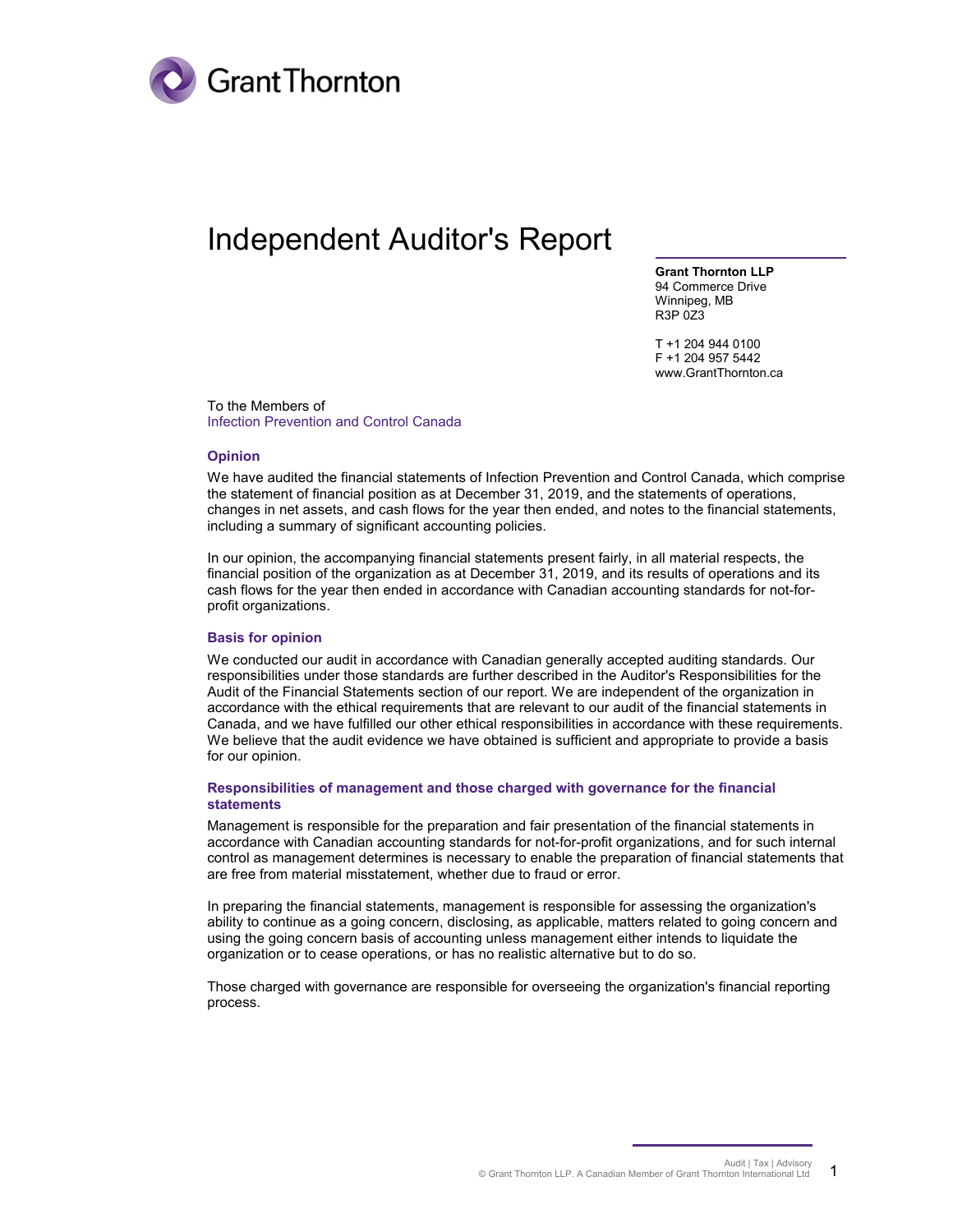# Independent Auditor's Report (continued)

#### **Auditor's responsibilities for the audit of the financial statements**

Our objectives are to obtain reasonable assurance about whether the financial statements as a whole are free from material misstatement, whether due to fraud or error, and to issue an auditor's report that includes our opinion. Reasonable assurance is a high level of assurance, but is not a guarantee that an audit conducted in accordance with Canadian generally accepted auditing standards will always detect a material misstatement when it exists. Misstatements can arise from fraud or error and are considered material if, individually or in the aggregate, they could reasonably be expected to influence the economic decisions of users taken on the basis of these financial statements. As part of an audit in accordance with Canadian generally accepted auditing standards, we exercise professional judgment and maintain professional skepticism throughout the audit. We also:

- Identify and assess the risks of material misstatement of the financial statements, whether due to fraud or error, design and perform audit procedures responsive to those risks, and obtain audit evidence that is sufficient and appropriate to provide a basis for our opinion. The risk of not detecting a material misstatement resulting from fraud is higher than for one resulting from error, as fraud may involve collusion, forgery, intentional omissions, misrepresentations, or the override of internal control.
- Obtain an understanding of internal control relevant to the audit in order to design audit procedures that are appropriate in the circumstances, but not for the purpose of expressing an opinion on the effectiveness of the organization's internal control.
- Evaluate the appropriateness of accounting policies used and the reasonableness of accounting estimates and related disclosures made by management.
- Conclude on the appropriateness of management's use of the going concern basis of accounting and, based on the audit evidence obtained, whether a material uncertainty exists related to events or conditions that may cast significant doubt on the organization's ability to continue as a going concern. If we conclude that a material uncertainty exists, we are required to draw attention in our auditor's report to the related disclosures in the financial statements or, if such disclosures are inadequate, to modify our opinion. Our conclusions are based on the audit evidence obtained up to the date of our auditor's report. However, future events or conditions may cause the organization to cease to continue as a going concern.
- Evaluate the overall presentation, structure and content of the financial statements, including the disclosures, and whether the financial statements represent the underlying transactions and events in a manner that achieves fair presentation.

We communicate with those charged with governance regarding, among other matters, the planned scope and timing of the audit and significant audit findings, including any significant deficiencies in internal control that we identify during our audit.

Winnipeg, Canada

Grant Thouton LLP

May 1, 2020 Chartered Professional Accountants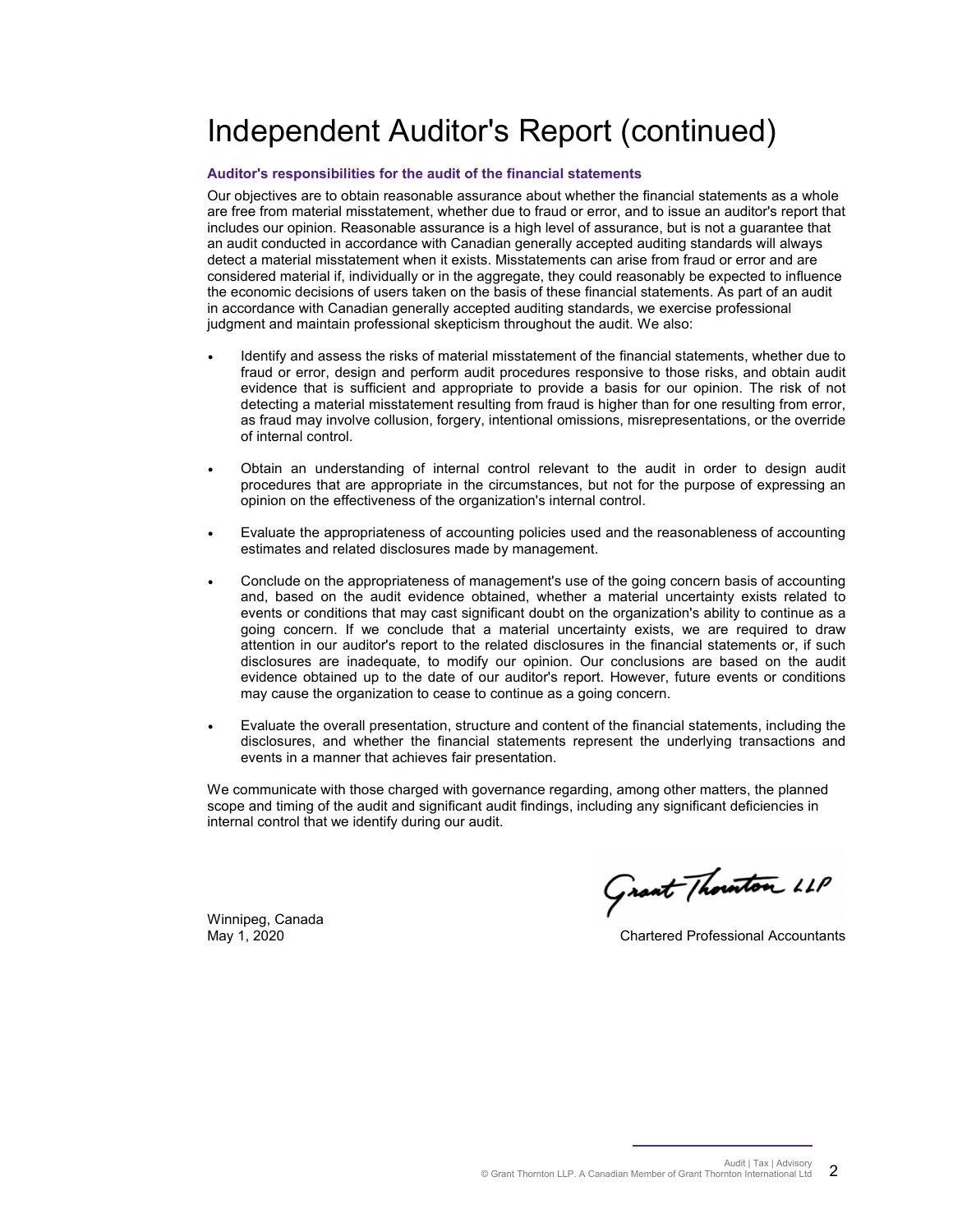| <b>Statement of Operations</b>                 |                |                 |
|------------------------------------------------|----------------|-----------------|
| Year ended December 31                         | 2019           | 2018            |
| Revenues                                       |                |                 |
| Membership fees                                | \$<br>187,389  | \$<br>179,109   |
| Other projects                                 | 48,138         | 22,600          |
| Interest earned                                | 3,856          | 3,420           |
| Education                                      | 48,790         | 20,642          |
| Corporate membership fees                      | 80,435         | 72,325          |
| National conferences                           | 458,000        | 393,762         |
| Infection control products                     | 403            | 374             |
| Awards sponsorship                             | 46,713         | 48,985          |
| Journal                                        | 50,559         | 55,334          |
| Distance education                             | 121,194        | 98,450          |
| Website income                                 | 2,400          | 1,925           |
| Donations                                      | 4,588          | 19,934          |
| Routine practice E-learning                    | 1,225          | 4,954           |
|                                                | 1,053,690      | 921,814         |
|                                                |                |                 |
| Expenditures<br>Interest groups                | 5,806          | 4,354           |
| Media Releases                                 | 3,070          | 1,532           |
| Education                                      | 52,447         | 37,735          |
| Routine practice tool                          | 717            | 2,465           |
| <b>External committees</b>                     | 10,653         | 21,566          |
| Governance and advocacy                        | 79,265         | 127,513         |
| Internal committees                            | 22,692         | 19,617          |
| Annual general meeting                         | 11,663         | 16,348          |
| Donations                                      | 4,277          | 12,657          |
| Insurance                                      | 10,591         | 10,286          |
| Bank, credit card charges and foreign exchange | 21,491         | 18,892          |
| Uncollectible memberships fees                 | $\blacksquare$ | 5,200           |
| Office and administration                      | 35,205         | 34,751          |
| National conferences                           | 515,979        | 429,249         |
| Audit, legal and accounting services           | 24,433         | 17,605          |
| Website                                        | 26,518         | 30,808          |
| Infection control products                     | 3,745          | 645             |
| <b>Translation</b>                             | 4,092          | 1,847           |
| Distant education costs                        | 61,696         | 40,397          |
| National office staff                          | 121,604        | 120,398         |
| Awards                                         | 44,035         | 34,513          |
|                                                | 1,059,979      | 988,378         |
| Deficiency of revenues over expenditures       | (6, 289)<br>\$ | (66, 564)<br>\$ |

## **Infection Prevention and Control Canada Statement of Operations**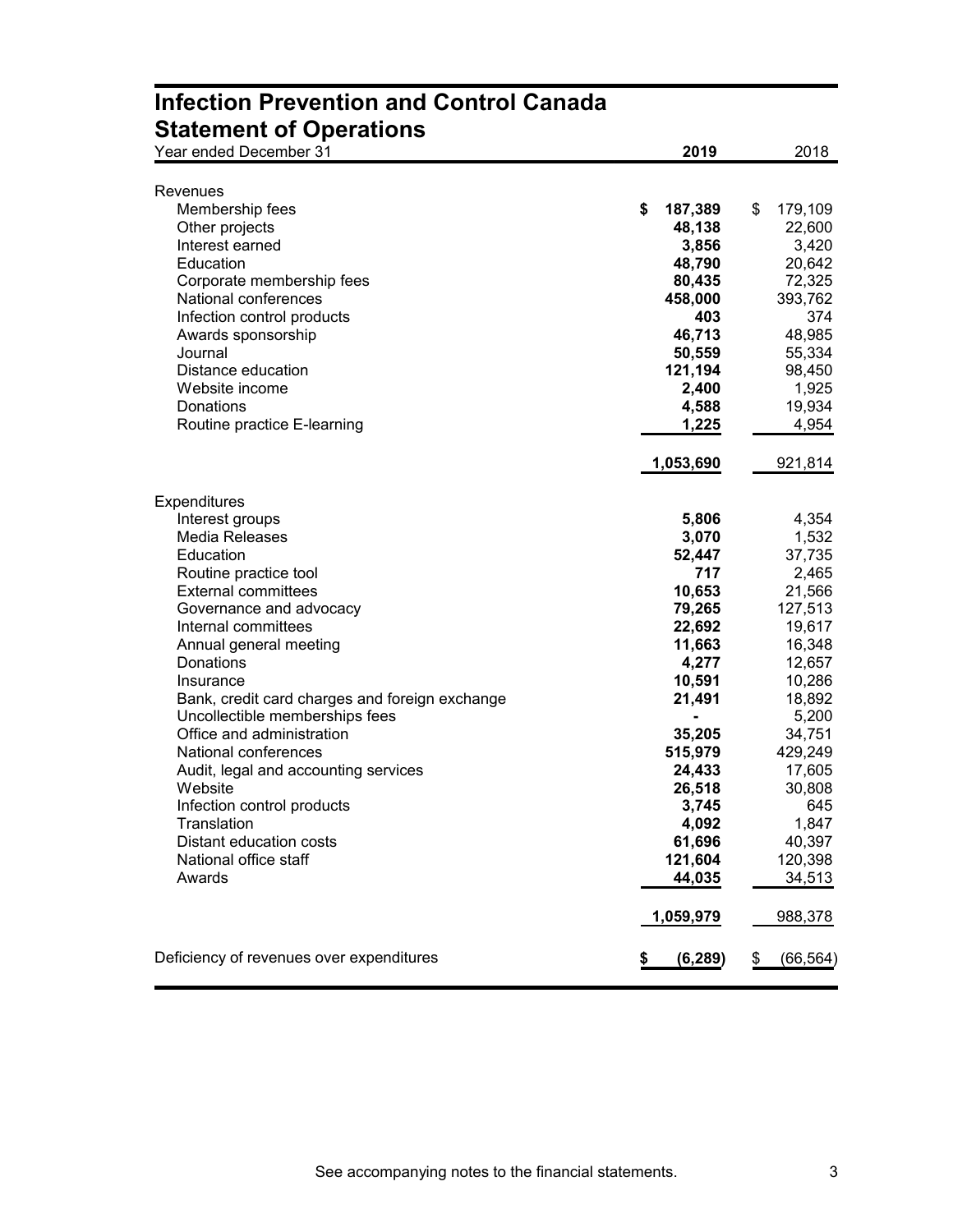### **Infection Prevention and Control Canada Statement of Changes in Net Assets**

Year ended December 31

|                                          |    | <b>General Fund</b> | <b>Chapter</b><br><b>President's</b><br><b>Fund</b> | <b>Other Funds</b><br>(Note 4) | <b>Total</b><br>2019 |    | Total<br>2018 |
|------------------------------------------|----|---------------------|-----------------------------------------------------|--------------------------------|----------------------|----|---------------|
| Balance, beginning of year               | \$ | 117,578             | \$<br>1,709                                         | \$<br>45,168                   | \$<br>164,455        | \$ | 235,855       |
| Deficiency of revenues over expenditures |    | (6, 289)            | $\overline{\phantom{a}}$                            |                                | (6, 289)             |    | (66, 564)     |
| Chapter donations                        |    |                     | 1,600                                               |                                | 1,600                |    | 500           |
| Chapter expenses                         |    |                     | (1, 492)                                            |                                | (1, 492)             |    | (5,336)       |
| Transfer of other funds to general fund  |    | 45,168              |                                                     | (45, 168)                      |                      |    |               |
| Balance, end of year                     | S  | 156,457             | 1,817                                               |                                | 158,274              | S  | 164,455       |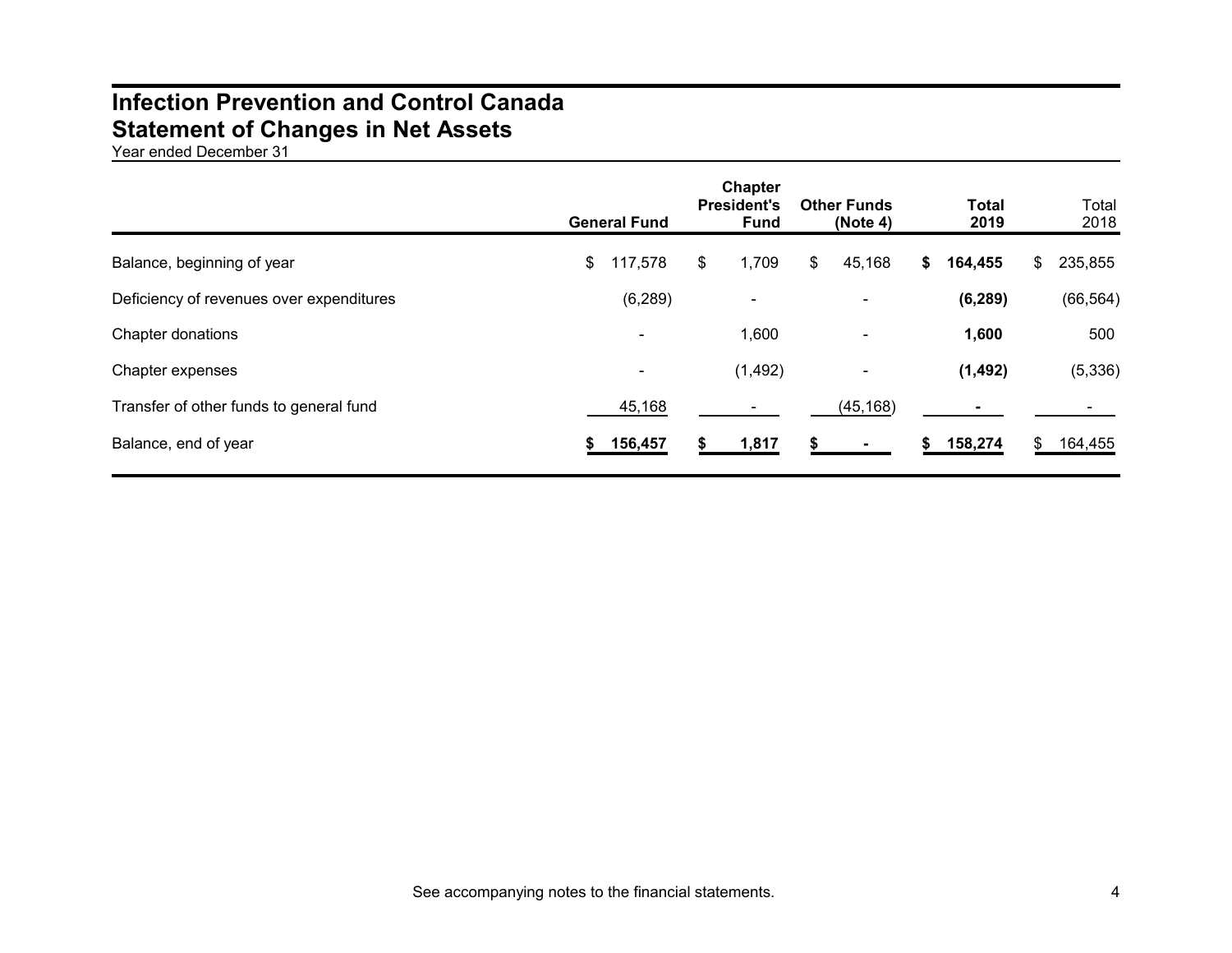| <b>Infection Prevention and Control Canada</b><br><b>Statement of Financial Position</b>                          |    |                                        |    |                                       |
|-------------------------------------------------------------------------------------------------------------------|----|----------------------------------------|----|---------------------------------------|
| December 31                                                                                                       |    | 2019                                   |    | 2018                                  |
| <b>Assets</b><br>Current<br>Cash<br>Accounts receivable<br>Prepaid expenses<br>Goods and services tax recoverable | \$ | 127,627<br>81,035<br>155,809<br>24,036 | \$ | 156,877<br>32,205<br>88,758<br>13,243 |
|                                                                                                                   | S  | 388,507                                | S  | 291,083                               |
| <b>Liabilities</b><br>Current                                                                                     |    |                                        |    |                                       |
| Accounts payable<br>Prepaid memberships<br>Deferred revenue                                                       | \$ | 78,253<br>93,673<br>58,307             | \$ | 31,214<br>89,414<br>6,000             |
|                                                                                                                   |    | 230,233                                |    | 126,628                               |
| <b>Fund balances</b><br><b>General Fund</b><br><b>Chapter President's Fund</b><br>Other Funds (Note 4)            |    | 156,457<br>1,817                       |    | 117,578<br>1,709<br>45,168            |
|                                                                                                                   |    | 158,274                                |    | 164,455                               |
|                                                                                                                   | S  | 388,507                                | S  | 291,083                               |

On behalf of the board

Africa Fatat

Member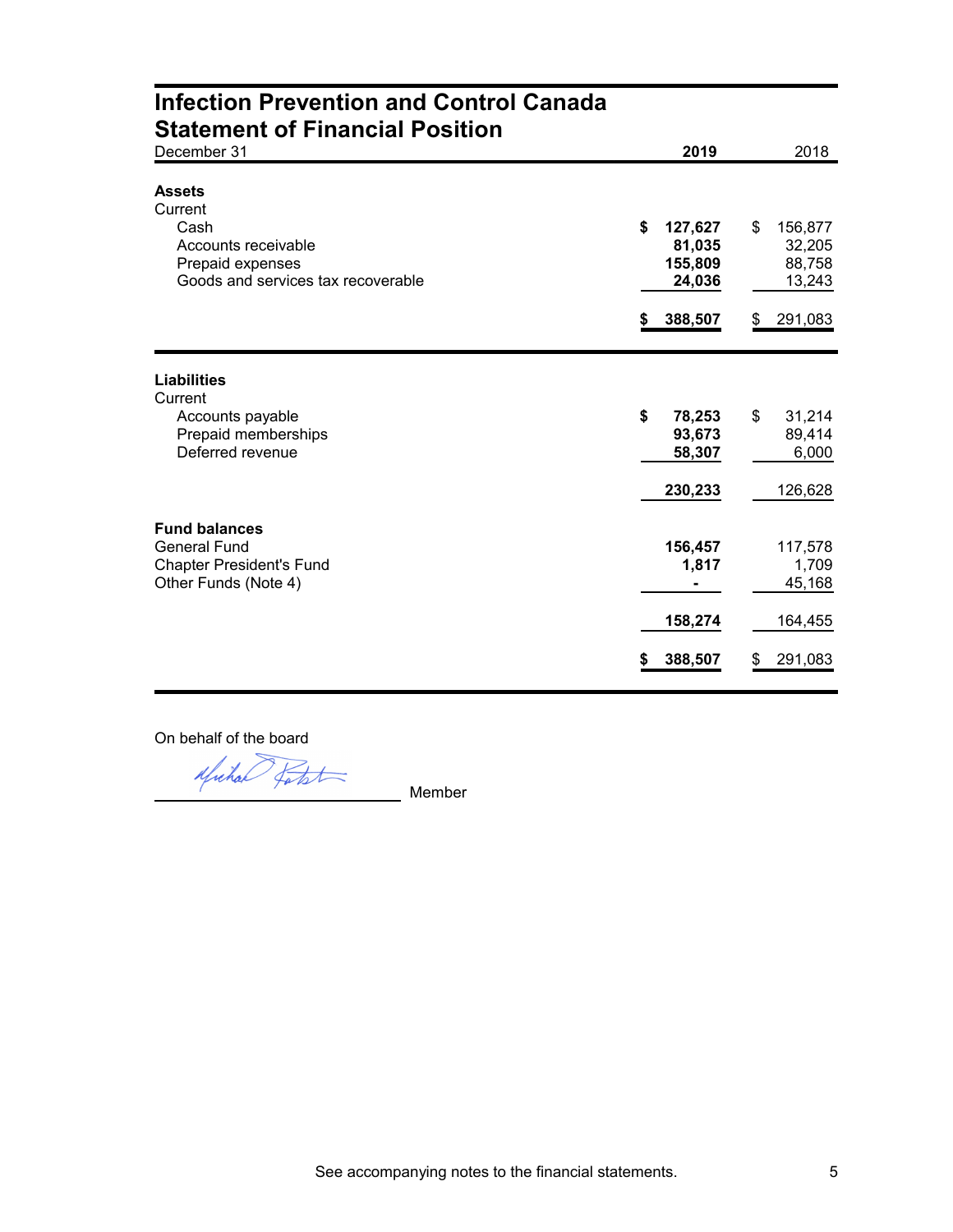| <b>Infection Prevention and Control Canada</b><br><b>Statement of Cash Flows</b>                         |                |                 |
|----------------------------------------------------------------------------------------------------------|----------------|-----------------|
| Year ended December 31                                                                                   | 2019           | 2018            |
| Increase (decrease) in cash                                                                              |                |                 |
| <b>Operating</b><br>Deficiency of revenues over expenditures<br>Change in non-cash working capital items | \$<br>(6, 289) | \$<br>(66, 564) |
| Accounts receivable                                                                                      | (48, 830)      | 14,962          |
| Prepaid expenses                                                                                         | (67, 051)      | 53,705          |
| Goods and services tax                                                                                   | (10, 793)      | 6,796           |
| Accounts payable                                                                                         | 47,039         | (18,035)        |
| Prepaid memberships<br>Deferred revenue                                                                  | 4,259          | 17,807          |
|                                                                                                          | 52,307         | 6,000           |
|                                                                                                          | (29, 358)      | 14,671          |
| <b>Financing</b>                                                                                         |                |                 |
| Donation to Chapter Presidents Fund                                                                      |                | 500             |
| Disbursement from Chapter Presidents Fund                                                                |                | (5, 336)        |
| Disbursements from Chapter Presidents Fund                                                               | 108            |                 |
|                                                                                                          | 108            | (4,836)         |
| (Decrease) increase in cash                                                                              | (29, 250)      | 9,835           |
|                                                                                                          |                |                 |
| Cash                                                                                                     | 156,877        |                 |
| Beginning of year                                                                                        |                | 147,042         |
| End of year                                                                                              | 127,627        | 156,877         |

#### See accompanying notes to the financial statements. 6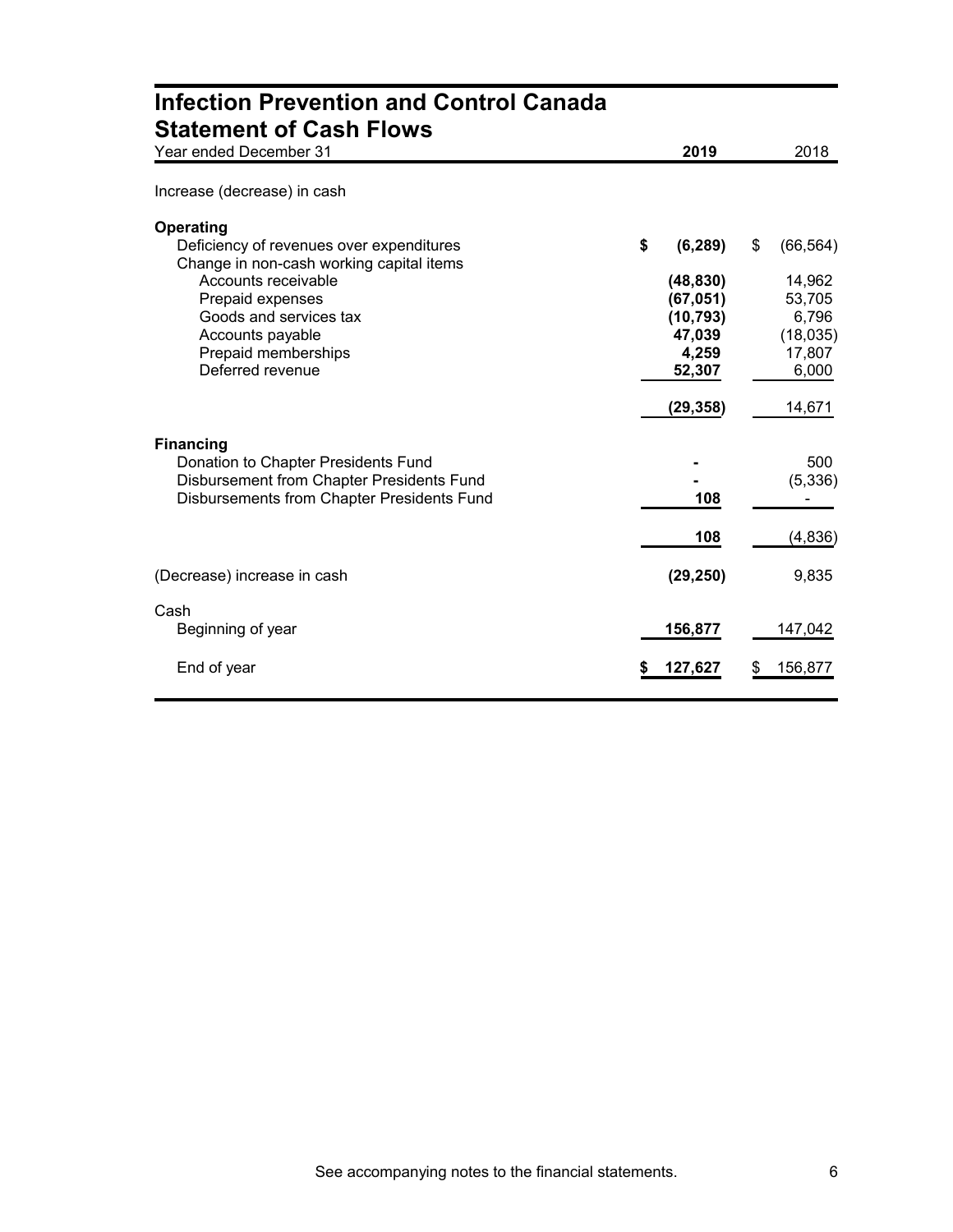### **Infection Prevention and Control Canada Notes to the Financial Statements**

December 31, 2019

#### **1. Basis of presentation**

Infection Prevention and Control Canada prepares their financial statements in accordance with Canadian accounting standards for not-for-profit organizations (ASNFPO).

#### **2. Purpose of Association**

Infection Prevention and Control Canada was founded in 1976 and is a not-for-profit charitable organization. The organization is a national multidisciplinary association committed to inspire, nuture and advance a culture committed to infection prevention and control.

#### **3. Significant accounting policies**

#### **Revenue recognition**

Infection Prevention and Control Canada follows the deferral method of accounting for contributions.

Restricted contributions are recognized as revenue in the year in which the related expenses are incurred. Unrestricted contribution are recognized as revenue when received or receivable if the amount to be received can be reasonably estimated and collection is reasonably assured. Endowment contributions are recognized as direct increases in net assets.

Restricted investment income is recognized as revenue in the year in which the related expenses are incurred. Unrestricted investment income is recognized as revenue when earned.

Seminar and conference related fees and revenues are recognized as revenue in the fiscal year when the events are held and the related costs are incurred.

#### **Fair value**

The carrying value of cash, accounts receivable, and accounts payable approximate fair value because of the near-term maturity of those instruments.

#### **Financial risk**

Financial risk is the risk that arises from the fluctuation in interest and market rates and the degree of volatility of those rates. The Association does not use derivative instruments to reduce its exposure to measurement uncertainty.

#### **Measurement uncertainty**

The preparation of financial statements in conformity with Canadian accounting standards for notfor-profit organizations requires management to make estimates and assumptions that affect the reported amount of assets and liabilities, disclosure of contingent assets and liabilities at the date of the financial statements and the reported amounts of revenues and expenses during the period. Such estimates are periodically reviewed and any adjustments necessary are reported in earnings in the period in which they become known. Actual results could differ from these estimates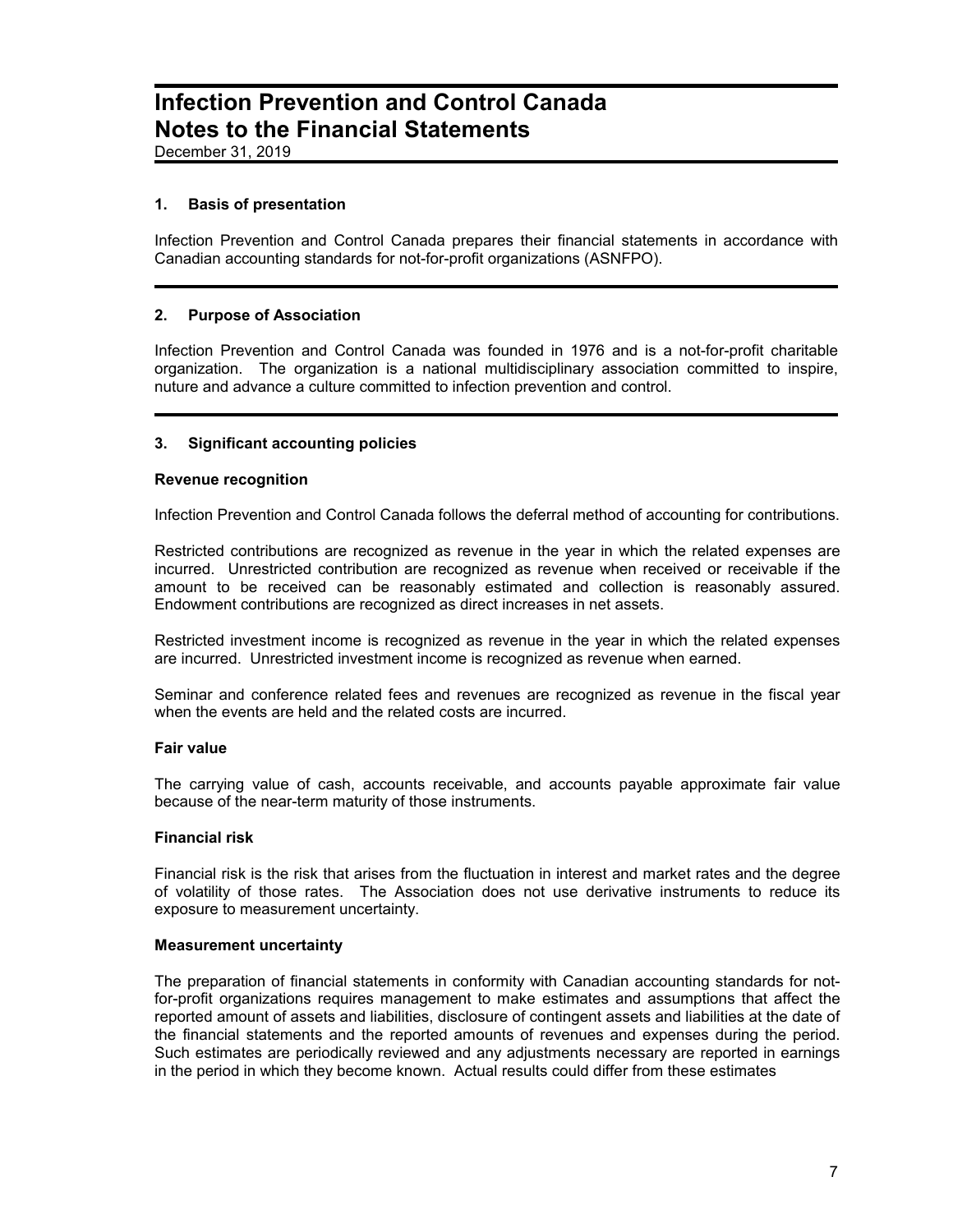### **Infection Prevention and Control Canada Notes to the Financial Statements**

December 31, 2019

#### **3. Significant accounting policies (continued)**

#### **Income taxes**

The Association is a registered charity as defined in the Income Tax Act and consequently is not subject to corporation income taxes.

#### **Chapter President Fund**

A Fund was established to provide financial assistance to Chapter Presidents so they can attend Chapter Presidents meetings. Only donations specifically designated to the Fund will be allocated to the Chapter Presidents Fund.

#### **Research Study Fund**

The Board of Directors established a fund to assist with the costs relating to determining the staffing and education resources required to provide adequate infection prevention and control in Canadian health care settings.

#### **Education Fund**

The Education Fund was established to provide financial support for an on-line education course for Infection Control professionals. In 2004, the Board of Directors approved an allocation of \$75,000 from the general surplus to establish the Fund. The amount in the fund at December 31, 2018 is the unexpended portion of the original allocation.

#### **4. Other Funds**

|                                                     |    | 2019                     |    |                  |  |
|-----------------------------------------------------|----|--------------------------|----|------------------|--|
| <b>Research Study Fund</b><br><b>Education Fund</b> | -S | $\sim$                   | \$ | 27,500<br>17,668 |  |
| Total other funds                                   | S  | $\overline{\phantom{a}}$ | Ъ  | 45,168           |  |

The board of directors approved the reallocation of the Research Study Fund and the Education Fund to the General Fund.